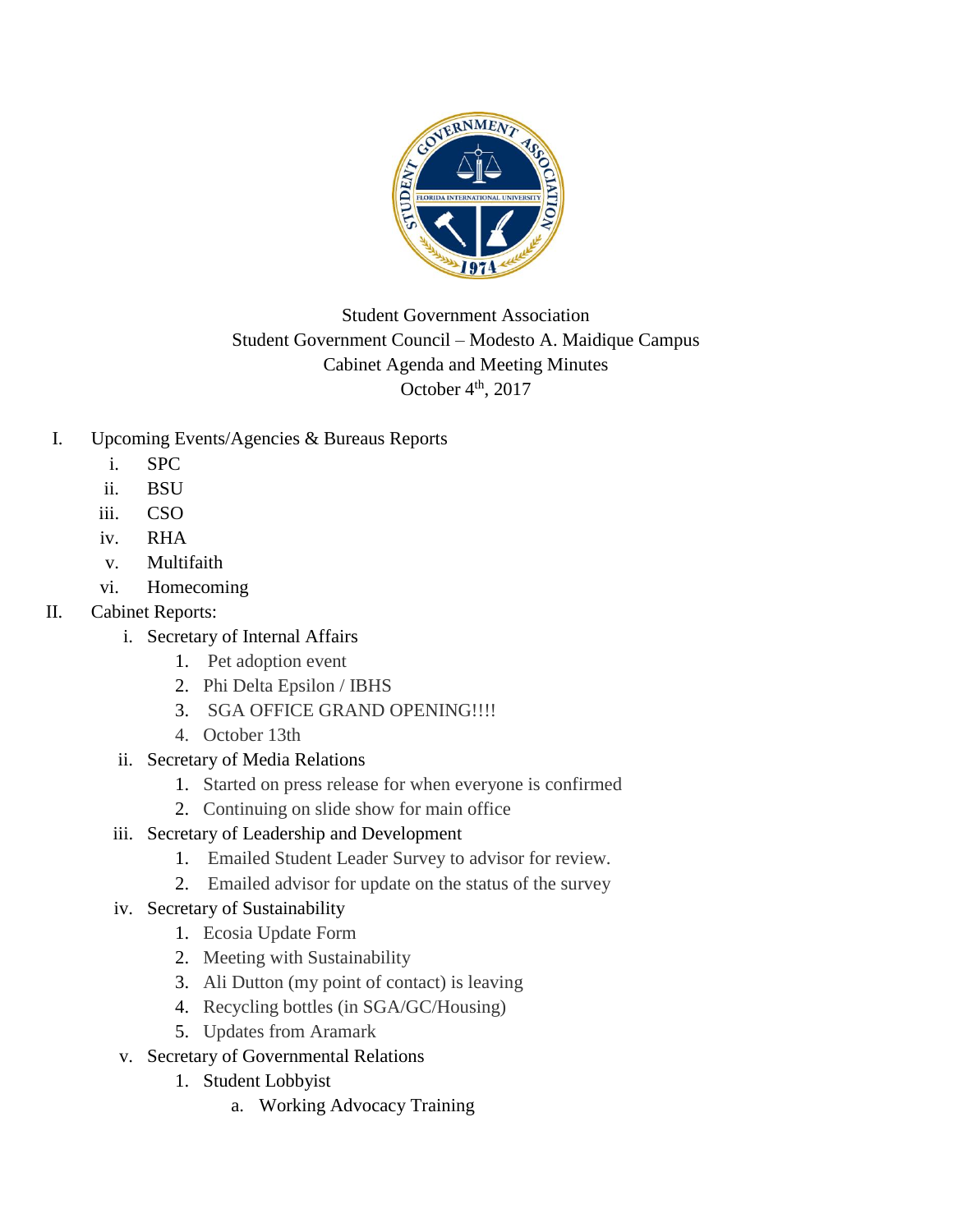## 2. Student Lobbyist

- vi. Secretary of Educational Programs
	- 1. First meeting was held on 9/26/17.
	- 2. Current total of 37 Interns in the program.
	- 3. First retreat of the program was held on 9/30/17 where interns took the Myers Briggs Type Indicator test and identified their personality to have on insight on they work in groups.
	- 4. Tuesday 3:30pm-5pm GC 314
- vii. Secretary of Student life affairs
	- 1. Met with RHA and SPC and discussed programming and goals

## viii. Elections Commissioner

- 1. Meeting with Jerome.
- 2. Dynamic of Committee.
- 3. Analyzed Sections 1-3 of Elections Code
- ix. Secretary of Diversity and Inclusion
	- 1. Spoke to Sebastian Ojeda
		- a. SGA tabling at National Coming Out Day event at GC Pit 11AM 3PM
	- 2. Survey
		- a. Sent out email to most of the councils and unions that deal with minority about reviewing the survey
		- b. Working on idea of video to market the survey so we can send it out next week (Amanda) [hopefully recording it soon]
		- c. Trying to find a way to include Panthers Care into the video for promotion
	- 3. International Students
		- a. Spoke with ISSS about ideas to make FIU more friendly to International Students (fresh foods and better options)
		- b. Waiting to talk to Sabine so that we can get in contact with Fresh Food Company
		- c. Shared important dates for cabinet to attend
		- d. Transportation for International Students (Lyft)
	- 4. Jobs for students (talking to career services soon)
- x. Secretary of Academic and Health Affairs
	- 1. This past week my team and I did more research and development where I did more research into how other universities deal with mental health. Also, I thought of different ways to promote a food drive and talked to the food pantry director about the adopt a month process.
- xi. Secretary of Transportation
	- 1. GPE Shuttle "Panther Plan" marketing design
		- a. Met with JP from Campus Life Publications and Leo Cosio to edit the design of the e-flyer and the information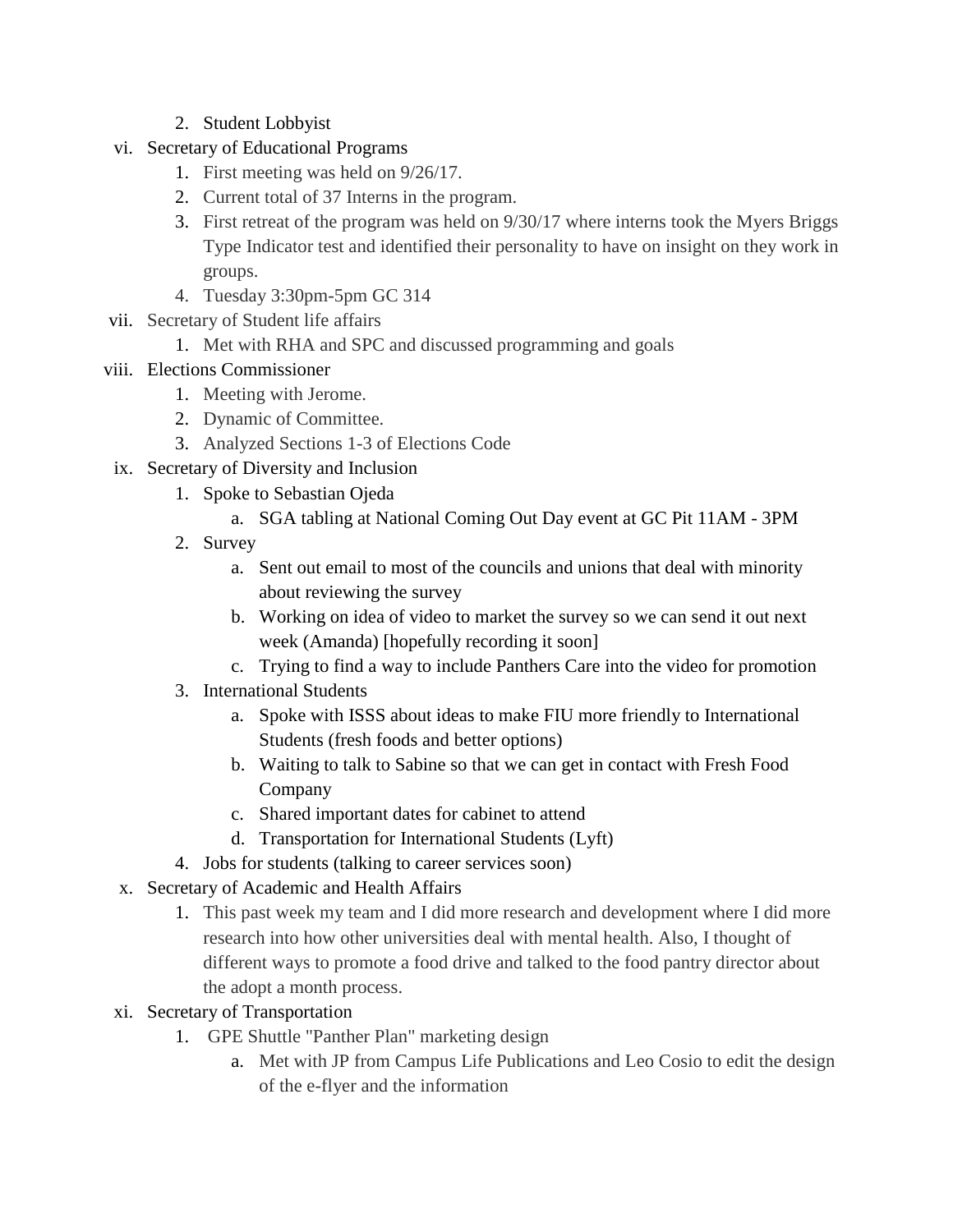- 2. Panther Mover banner
	- a. Discussed the design of the banner with Campus Life Publications
- xii. Secretary of Veterans Affairs
	- 1. meeting with SVA advisor
	- 2. finally found answers on where VMA (veteran & military affairs) budget goes
	- 3. found information on how to begin incorporating VMA programs in orientations
	- 4. meeting with SVA general body
- xiii. Secretary of University Affinity
	- 1. Pep Rally was a success
	- 2. Football game was a WIN
	- 3. Working on new ideas to promote game attendance, thinking of how to enhance the student section
	- 4. Brick tradition has been initiated for some time now but still no word back yet
	- 5. Meeting with Senator Cardona to discuss other affinity initiatives
	- 6. Athletics Chair
	- 7. Traditions Chair
- III. Cabinet Breakout session
- IV. Chief of Staff Report:
	- i. Remember: Reports are due Monday by midnight! Form is on Orgsync!
	- ii. Make sure to complete office hours!
	- iii. Event Debrief
	- iv. Remember if you ever need *anything* I'm here for **YOU!** \
	- v. NBC VISIT Friday 9:30am!! Come in your polo
- V. President Report:
	- vi. OCTOBER 21ST AB TRIP!!
- VI. Vice President Report
	- vii. Light in the closet
		- a. LGBT homeless youth
		- b. If you know of anyone interested in the event let jose know, sponsoring 3 to 4 students
- VII. Advisors Report
	- i. Interns and senate talk to cabinet members
	- ii. Swipe in and out of office hours or they will not be counted
	- iii. Fill out forms for events 2 weeks before
		- 1. If you want giveaways for your event fill out the form on norwood.com
			- a. Deputies Report:
	- iv. Working on one-on-ones